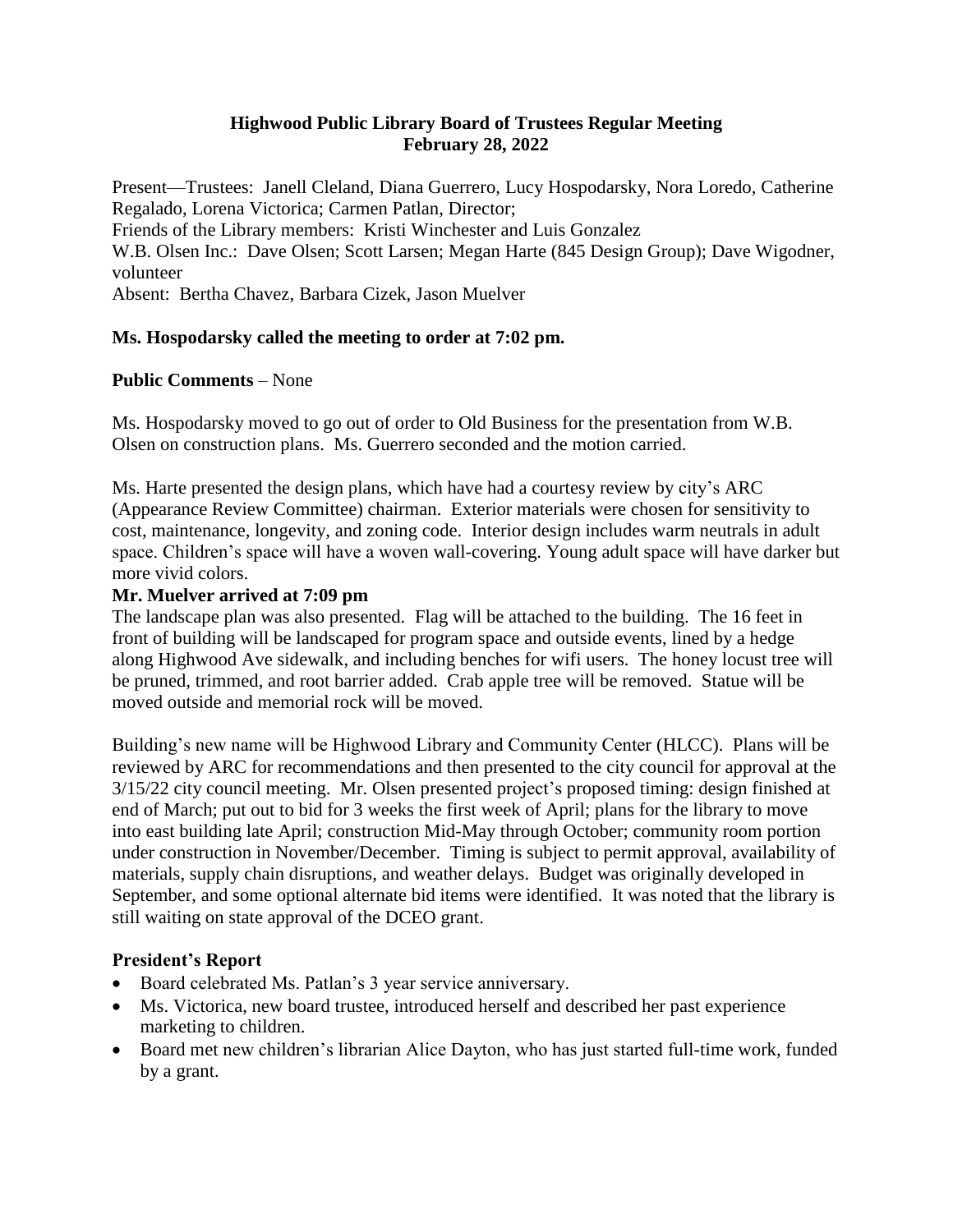- Ms. Hospodarsky, Ms. Cizek, and Ms. Chavez trustee terms expire in May. Ms. Cizek has resigned her position a few months early, effective today, so there is a new board opening. Ms. Hospodarsky will renew her own term.
- Ms. Regalado will update library stationary and circulate.
- Ms. Cleland and Ms. Patlan attended the ILA Library Legislative Meet-Up Session and Ms. Cleland provided a report. Legislators in attendance were supportive of the priorities of broadband and reasonable access to electronic resources.
- Ms. Patlan is coming off the Executive Board of the ILA in June.
- Director review process will begin shortly. Director is preparing for staff reviews. Personnel Committee will share evaluation forms with board.
- President already provided onboarding to new trustee Ms. Victorica, who will step in to serve on Building and Grounds committee.
- Friends update: businesses have agreed to participate in a Friends Discount Card and information is on Friends Website. Board members should confirm a business with president before soliciting new ones.

# **Secretary's Report**

Ms. Hospodarsky moved to approve the minutes from the January 24, 2022 regular meeting, Ms. Loredo seconded, and the motion carried unanimously.

### **Communication:** None

### **Treasurer's Report**

Ms. Loredo presented the December financials and January invoices.

- Hardware budget will be used to buy out copier. Mr. Knutson also plans to visit in April.
- Finance committee will meet to discuss final FY spend and prepare for future presentation to City Council of the 3 year plan.
- IL State Library PAN that paid some wages is Pandemic Reimbursement.
- Bank charged \$26 maintenance fee on  $1/19$  for "analysis activity  $12/21$ "; this was incoming wire charges for grant money. Will investigate ACH or fee free option.
- May recategorize Demco Processing Supplies from office supplies to book supplies.

Ms. Hospodarsky moved to approve the February 2022 invoices as listed in the Check Detail, Mr. Muelver seconded, and the motion carried unanimously by roll call.

# **Director's Report**

Ms. Patlan highlighted some items from her monthly report.

- She noted the serious plumbing issues that have arisen in the new bathrooms. These have to be repaired and will cut into the budget available for other building improvements. President will look at old documents to see if there is a remedy for the plumbing faults.
- RAILS offers a new consortium, FindMore Illinois, free for the first year, which could be replacement for OCLC. Ms. Wigodner and Mr. Knutson will work with the system to integrate with Apollo. Systems will be evaluated side-by-side for the year.
- Library plans to partner with the Highland Park library for Dia del Nino celebration, also other possible cultural holiday celebrations during renovations.